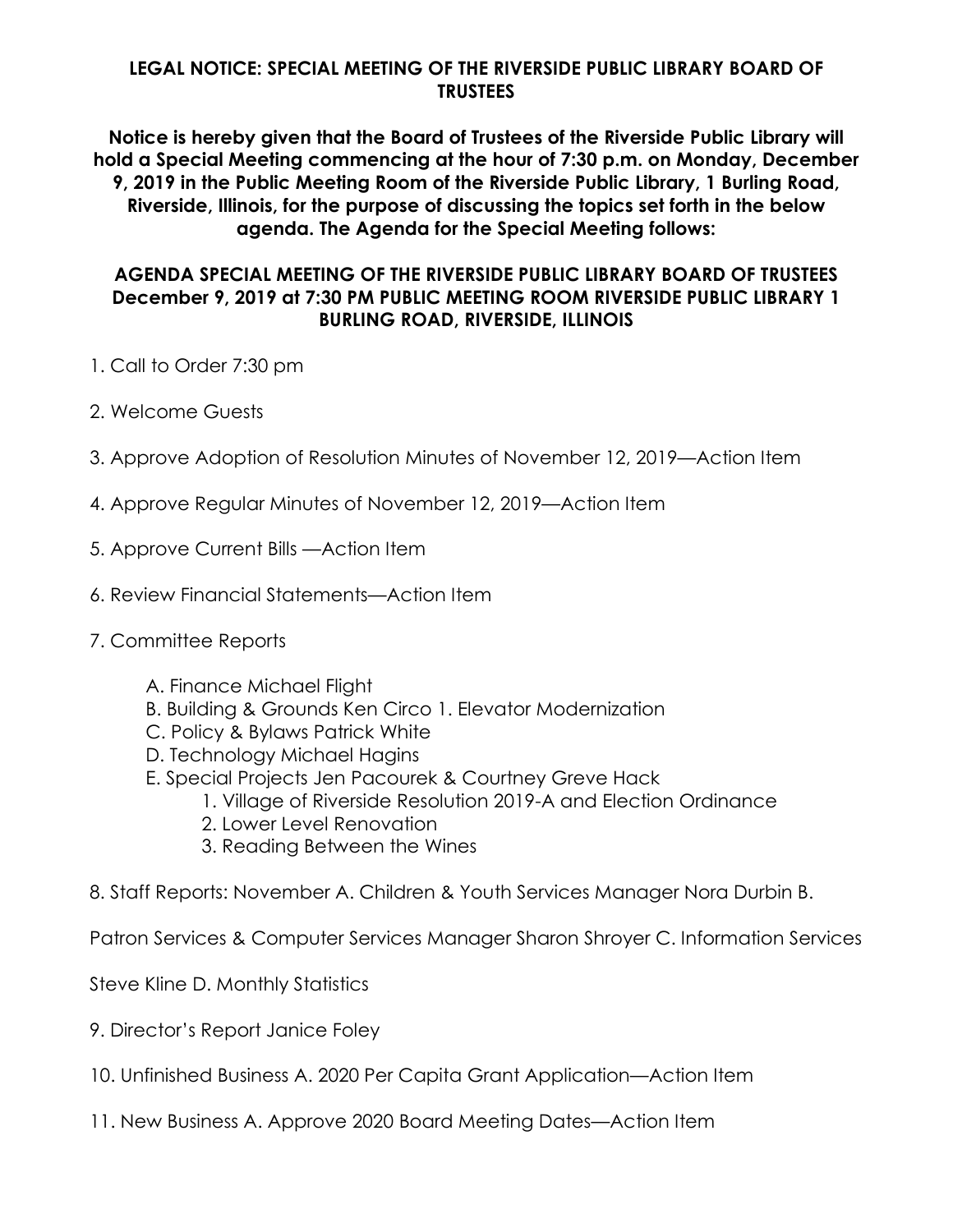# 12. Announcements

# 13. Correspondence & FYIs

# 14. Executive Session

A. To discuss the appointment, employment, compensation, discipline, performance or dismissal of specific employees of the public body (5 ILCS 120/2(c)(1)) (Library Director's Evaluation) The Board of Trustees may decide, by a roll call vote, to convene in executive session if there are matters to discuss confidentially, in accordance with the Open Meetings Act.

# 15. Adjournment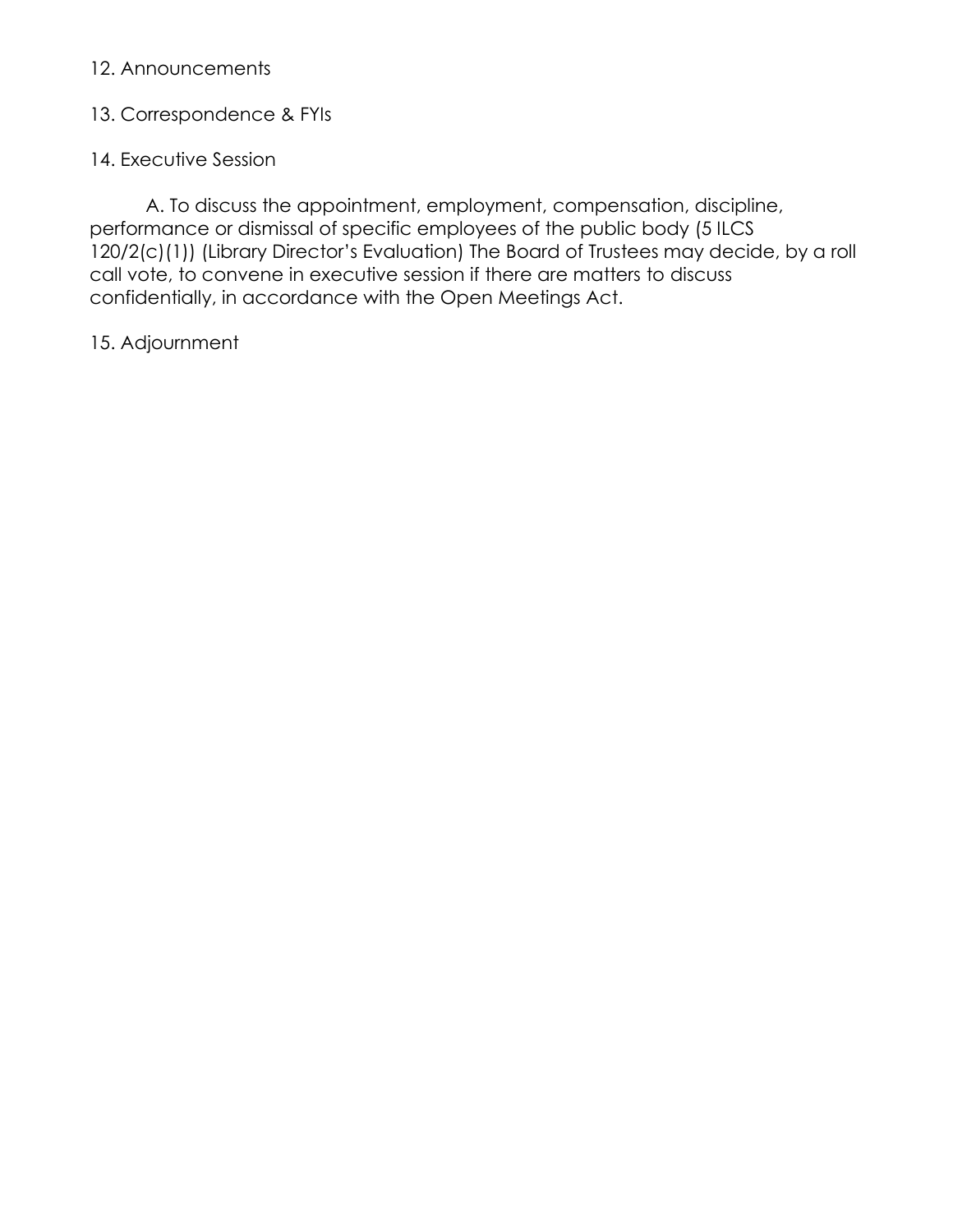### **Minutes of the Regular Board Meeting of the Riverside Public Library Board of Trustees November 12, 2019**

**Held Tuesday**, November 12, 2019 in the Public Meeting Room of the Riverside Public Library, 1 Burling Road, Riverside, Illinois, called for 7:30 pm.

**In Attendance:** President, Joan Wiaduck; Vice President, Ken Circo; Treasurer, Michael Flight; Secretary, Courtney Greve Hack; Michael Hagins; Jen Pacourek; and Patrick White

**Also in Attendance:** Library Director, Janice A. Foley; Assistant Director, Diane Silva; Bookkeeper, Jane Wilhelm; Administrative Assistant, Christine Legan

Called to order at 7:32 pm by President Joan Wiaduck.

**Welcome Guests:** Kevin McCanna of Speer Financial and Michael Marrs of Klein, Thorpe and **Jenkins** 

Michael Flight arrived at 7:36 pm.

#### **Review of Minutes**

Michael Flight moved, and Michael Hagins seconded, that the Board approve the minutes of the October 8, 2019 Board retreat.

Ayes: Circo, Flight, Greve Hack, Hagins, Pacourek, White Nays: None Abstained: None The motion passed.

Michael Flight moved, and Michael Hagins seconded, that the Board approve the minutes of the October 8, 2019 regular meeting, subject to revisions. Ayes: Circo, Flight, Greve Hack, Hagins, Pacourek, White Nays: None

Abstained: None The motion passed.

### **Review of Current Bills**

Michael Flight moved, and Jen Pacourek seconded, that the Board approve the payment of payroll checks for department numbers 001 through 004, and accounts payable check numbers 21473 through 21475, 21494 through 21525, and 21528 through 21538 in the total amount of \$82,657.13, including voided check numbers 21486-21493, 21526 and 21527, which includes payroll through October 31, 2019. Roll Call Vote: Ayes: Circo, Flight, Greve Hack, Hagins, Pacourek, White

Nays: None Abstained: None The motion passed.

### **Review of Financial Statements**

Michael Flight moved, and Jen Pacourek seconded, that the Board approve the financial statements for October 31, 2019, subject to audit. Roll Call Vote: Ayes: Circo, Flight, Greve Hack, Hagins, Pacourek, White Nays: None Abstained: None The motion passed.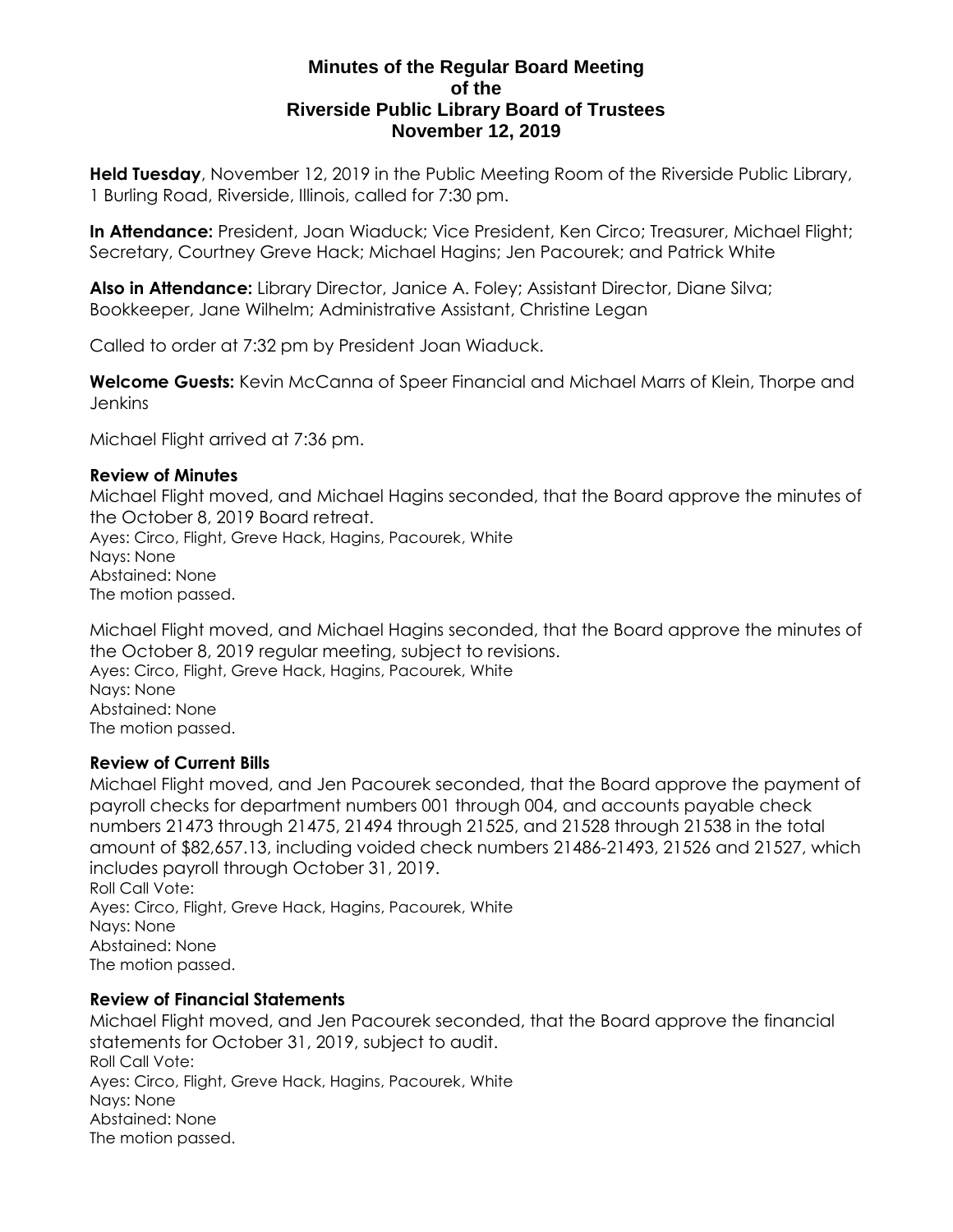## **Committee Reports** *Building & Grounds*

The Library Director stated that Holton Brothers was unable to finish the masonry repairs last week because the stone size was incorrect. They remade the stone at their expense, and will complete the installation next week. The Library Director informed the Board of waterlogged plaster that was uncovered during the masonry repairs, and of the probable plaster work that will be needed in the handicapped vestibule due to leakage.

## *Technology*

Michael Hagins spoke with a representative at Abila and passed out some information to the Board on their cloud-based system. Michael Hagins reported that Abila is above system standards as far as security, the Library would own the data in the cloud, Abila would provide a backup once per month, and if the Board decided to discontinue service the data would transition back to the Library with Abila's assistance for an additional quarter. Sharon Shroyer reviewed the information as well, and did not have any concerns.

Michael Hagins moved, and Jen Pacourek seconded, that the Board update Abila to cloudbased computing.

Roll Call Vote: Ayes: Circo, Greve Hack, Hagins, Pacourek, White Nays: Flight Abstained: None The motion passed.

### *Special Projects*

The Trustees discussed their community outreach efforts and the comments that they received from residents, business owners and leaders in the community. The feedback was overwhelmingly positive, but the negative comments or concerns that were communicated to the Trustees can be used constructively to pinpoint areas of focus for the informational campaign.

Courtney Greve Hack will write a press release for the Landmark and a letter to the community for the front page of the winter newsletter, which will be delivered to residents before Thanksgiving. The space planning committee will decide upon the concise information to be included on the flyers and postcards, which will link to the website. The website content should be updated to be referendum focused. Diane Silva presented some templates from LibraryAware that could be used for the informational campaign. Courtney Greve Hack may also reach out to a colleague to potentially design branded material for the campaign.

The Board discussed additional strategies, time frames, and funding for the informational campaign. The Library will be open during the Holiday Stroll on December 6, which would be a good opportunity to hand out information on the referendum.

Patrick White moved, and Jen Pacourek seconded, that the Board support the informational campaign through the suggested handouts, billboards, videos, and bookmarks, and that we provide a budget not to exceed \$1000, and to be augmented as required. Roll Call Vote: Ayes: Circo, Flight, Greve Hack, Hagins, Pacourek, White Nays: None Abstained: None The motion passed.

**Staff Reports** The Board reviewed the staff reports.